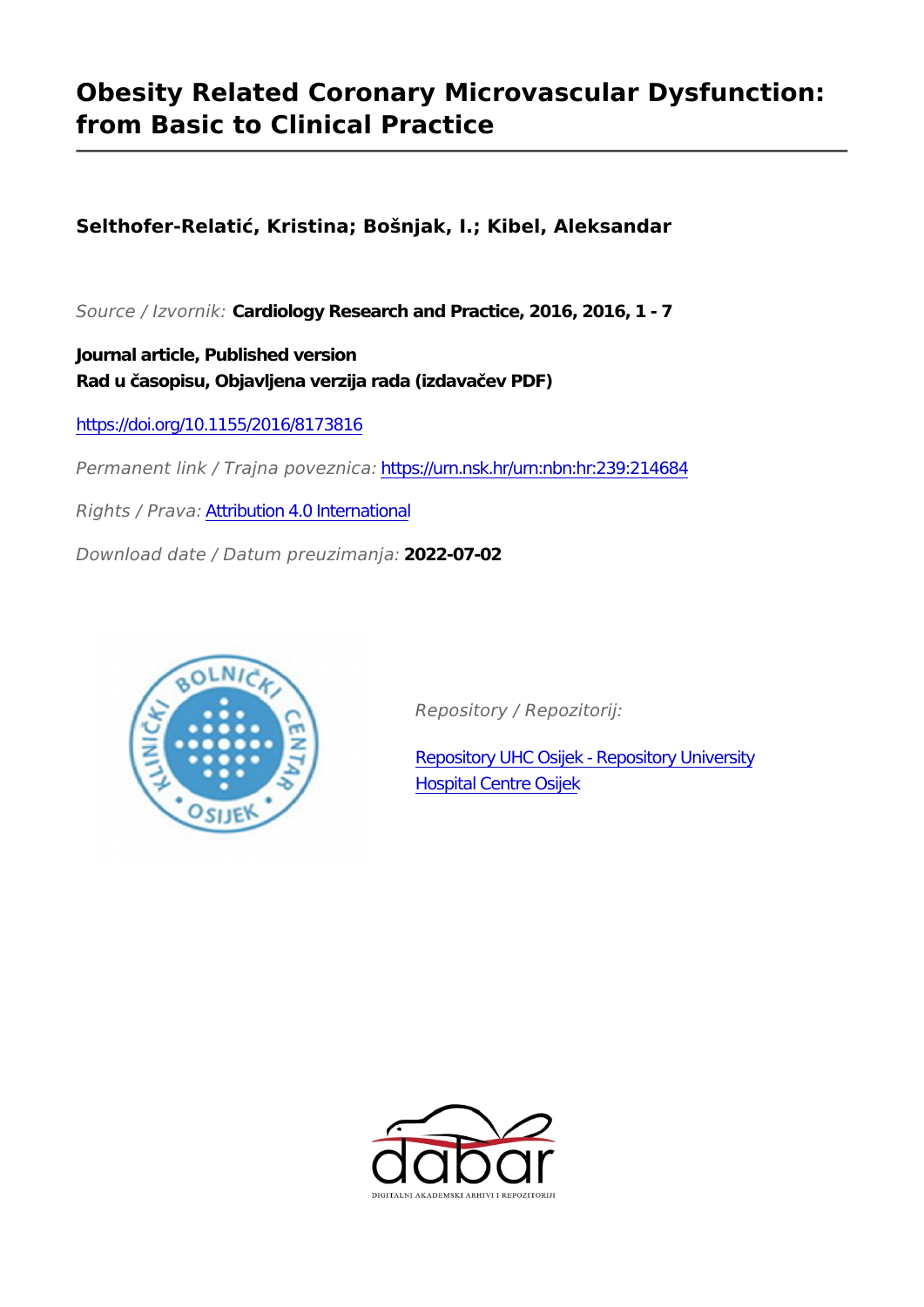## *Review Article*

# **Obesity Related Coronary Microvascular Dysfunction: From Basic to Clinical Practice**

### $K$ . Selthofer-Relatić, <sup>1,2</sup> I. Bošnjak, <sup>1</sup> and A. Kibel<sup>1,3</sup>

*1 Department for Cardiovascular Disease, Osijek University Hospital, J. Huttlera 4, 31000 Osijek, Croatia 2 Department for Internal Medicine, Faculty of Medicine, University of Osijek, Cara Hadrijana 10E, 31000 Osijek, Croatia 3 Department for Physiology and Immunology, Faculty of Medicine, University of Osijek, Cara Hadrijana 10E, 31000 Osijek, Croatia*

Correspondence should be addressed to K. Selthofer-Relatic; selthofer.relatic@gmail.com ´

Received 28 October 2015; Accepted 6 March 2016

Academic Editor: Syed Wamique Yusuf

Copyright © 2016 K. Selthofer-Relatic et al. This is an open access article distributed under the Creative Commons Attribution ´ License, which permits unrestricted use, distribution, and reproduction in any medium, provided the original work is properly cited.

Obesity related coronary microvascular disease is a medical entity which is not yet fully elucidated. The pathophysiological basis of coronary microcirculatory dysfunction consists of a heterogeneous group of disorders with individual morphologic/functional/clinical presentation and prognosis. Coronary microcirculatory changes include mechanisms connected with vascular dysfunction, as well as extravascular and vasostructural changes in responses to neural, mechanical, and metabolic factors. Cardiometabolic changes that include obesity, dyslipidemia, diabetes mellitus type II, and hypertension are associated with atherosclerosis of epicardial coronary arteries and/or microvascular coronary dysfunction, with incompletely understood underlying mechanisms. In obesity, microvascular disease is mediated via adipokines/cytokines causing chronic, subclinical inflammation with (a) reduced NO-mediated dilatation, (b) changed endothelial- and smooth muscle-dependent vasoregulating mechanisms, (c) altered vasomotor control with increased sympathetic activity, and (d) obesity related hypertension with cardiomyocytes hypertrophy and impaired cardiac vascular adaptation to metabolic needs. From a clinical point of view it can present itself in acute or chronic form with different prognosis, as a practice problem for real-life diagnosis and treatment.

### **1. Introduction**

Obesity is a direct or indirect risk factor for cardiovascular diseases and complications contributing to morbidity and mortality. The prevalence of metabolic syndrome with visceral type of obesity exceeds 30% in the western European region as well as in the United States. In the background of cardiovascular complications, disorders of microcirculation and endothelial dysfunctions precede atherosclerosis [1]. Obese patients have ischemic signs even in the absence of obstructive/nonobstructive coronary artery disease (CAD) [2]. Patients with diabetes mellitus type II and obesity have greater risk for coronary microvascular dysfunction (CMD) than hypertensive patients [3–5]. Physiologically, adipose tissue constitutes 18–24% of total body weight while in an obese person it constitutes 52–74% [6], which cannot stand without consequential hemodynamic, metabolic, and

endocrinological responses in heart morphology and function which also acts as an endocrine and immunoregulatory organ [7].

Coronary circulation commences from the aorta where oxygenated blood flows into the main right and main left coronary arteries and then branches into smaller arteries, arterioles, capillaries, venules, and the veins. These vessels network begins in the epicardium and penetrates to myocardium where coronary microcirculation includes vessels with diameters below  $300 \mu m$  and represents the "business end" of coronary circulation, where coronary arterial flow is exclusively diastolic and venous outflow is systolic [8, 9]. Coronary microvessel function has a pivotal role in blood pool reserve, because an organized regulation of matching local blood flow with myocardial energy demands via coronary flow conductance regulation and substance transport is crucial [10, 11]. Complex regulating mechanisms of coronary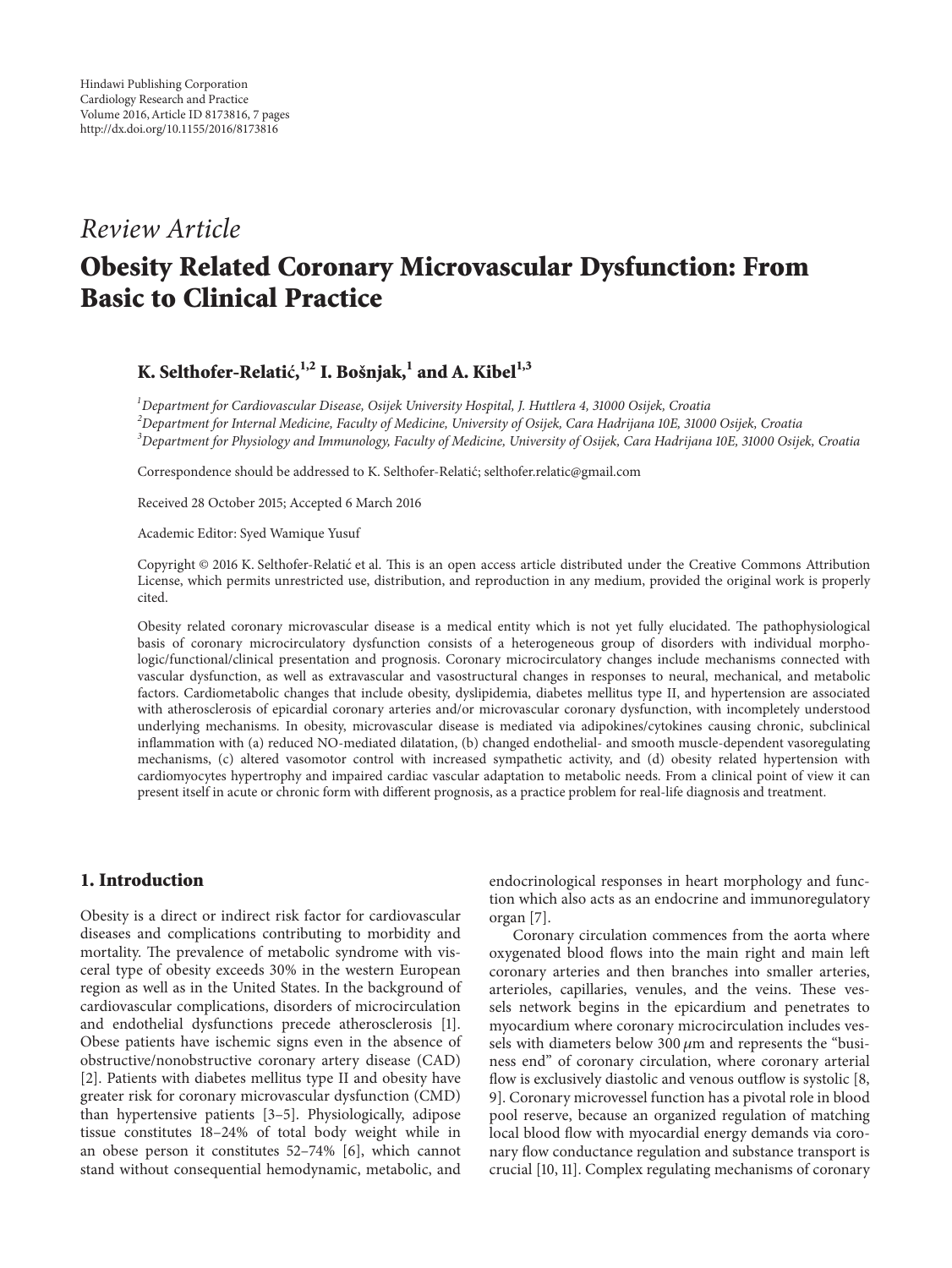microcirculation are related to vascular functions (myogenic reactivity, flow-induced intrinsic vascular controls, response during metabolic stimulation, autoregulation, and neurohumoral mediators) and to individual heterogenous microvascular response which is orchestrated for optimal perfusion by synergistic and competitive interactions [9, 11].

According to previous studies, dysfunction of coronary microcirculation or cardiac syndrome X is defined as reduced coronary flow reserve and/or endothelial dysfunction, presented with typical angina in absence of other myocardial/cardiovascular or systemic diseases, with electrocardiographic ischemic changes and normal/minimally changed coronarogram [7, 12, 13]. The main pathophysiologic mechanism of CMD is endothelial dysfunction with impaired vasodilatation, coagulation, inflammation, permeability, cell adhesion, and altered microvascular response [14–16]. The role of obesity in CMD remains poorly understood from both the basic and clinical points of view. Obesity presents a chronic, low grade vascular inflammation, caused by macrophage infiltration, increased level of proinflammatory adipokines (leptin, resistin) and cytokines levels (IL-6, TNF alpha), and reduced levels of protective adiponectin [2]. In clinical practice there are limitations for morphologic and functional visualization of coronary microcirculation *in vivo* with standard diagnostic methods [16, 17].

#### **2. Basic Aspect**

*2.1. Association of Obesity with Coronary Microvascular Function.* Although obesity may affect the heart through development of other risk factors, such as dyslipidemia, glucose intolerance, insulin resistance, and proinflammatory and/or prothrombotic states, and through various potential unrecognized mechanisms, the effect of obesity on vascular function in the coronary vascular bed must be taken into account as a key (but insufficiently understood) pathogenetic factor [18]. Obesity leads to insulin resistance, vascular oxidative stress, reduced availability of vascular nitric oxide, endothelial dysfunction, and vasomotor dysfunction of the coronary microcirculation contributing to altered regulation of tissue perfusion and predisposing patients to myocardial ischemia [18–20].

Obesity has been associated with changes in coronary vascular function in animal models and in research on human subjects. In Sprague-Dawley rats fed with a high fat diet (from an age of 10 weeks, with diet composed of 24 g% fat, 24 g% protein, and 41 g% carbohydrate), there were observable decreases in acetylcholine-induced relaxation in isolated coronary microvessels after 16, 24, and 32 weeks of high fat diet and the diet also led to an impaired relaxation of aortic rings to acetylcholine, but after a period of 32 weeks. The diet led to a slow and modest increase in weight along with insulin resistance, increased free fatty acids, cholesterol, and indices of reactive oxygen species. Reversal of the high fat diet for 8 weeks, although resulting in partial recovery of metabolic parameters, failed to reverse the attenuated responses to acetylcholine [18]. Coronary relaxation responses to the potent vasodilator *calcitonin gene related peptide*, which plays

a role in cardiovascular homeostasis, were found to be attenuated after 32 weeks of the same high fat diet, with an improvement of relaxation after reversal of the diet [18]. Zucker obese and Zucker diabetic fatty rats, which have improper encoding of the leptin receptor gene (manifesting as an impaired satiety reflex, with significant obesity), show progressive impairment of acetylcholine-induced relaxation of coronary microvessels (preceding changes in the aorta), as demonstrated by Oltman et al.There is an improvement when vessels of such rats are incubated with Tiron (a nonspecific free radical scavenger), suggesting reactive oxygen species as a mechanism of endothelial dysfunction [21]. Considering the work of Oltman et al., it seems that in these animal models diabetes enhances the progression of coronary vascular dysfunction, with indicators of oxidative stress preceding the development of dysfunction and possibly serving as markers of endothelial damage [21]. However, there are also studies that failed to find impaired coronary vasomotor control in prediabetic obese Zucker rats (using videomicroscopic techniques) and even measured enhanced dilation to acetylcholine and reduced vasoconstriction to endothelin [22], which makes confident conclusions about changes of coronary microvascular function in Zucker rats difficult. Research of Feher et al. showed no significant difference in the magnitude of acetylcholine-induced, endotheliumderived hyperpolarizing factor-mediated dilations in coronary arterioles isolated from lean and obese (high fat diet-fed Wistar) rats (Wistar rats on a diet with 60% of saturated fat, 58Y1, TestDiet, PMI Nutrition, fed for 10 weeks) [23]. It has been suggested that coronary microvessels are more resistant to the development of vasomotor dysfunction compared to peripheral vascular beds, having either efficient mechanisms protecting their vasomotor function or mechanisms that can actively compensate for the loss of vasomotor pathways as metabolic disease progresses [24]. The integration of vasomotor regulatory systems (myogenic, flow, or metabolic regulation of vascular resistance) in the coronary circulation is probably advantageous in conditions such as obesity and metabolic syndrome, in which metabolic and hemodynamic changes require adaptation of coronary vasomotor regulation, with a decline in adaptive vasomotor responses as the metabolic syndrome progresses [24].

Martin et al. conducted PET studies of myocardial blood flow in postmenopausal women (it was measured at rest, after the cold pressor test, and after adenosine infusion in order to determine baseline and endothelium-dependent and endothelium-independent flows). Increased waist and hip circumference, weight, and frequent weight swings were associated with impaired resting and endotheliumdependent myocardial blood flow in these human subjects [25]; it was found that the cold pressor test-induced change in endothelium-related myocardial blood flow response progressively declined in overweight and obese groups of human subjects (without arterial hypertension, smoking, and diabetes mellitus) when compared with the control group, with myocardial blood flow changes being similar in obese and morbidly obese subjects [26]. Dipyridamole-stimulated hyperemic myocardial blood flow was significantly lower in overweight, obese, and morbidly obese subjects than in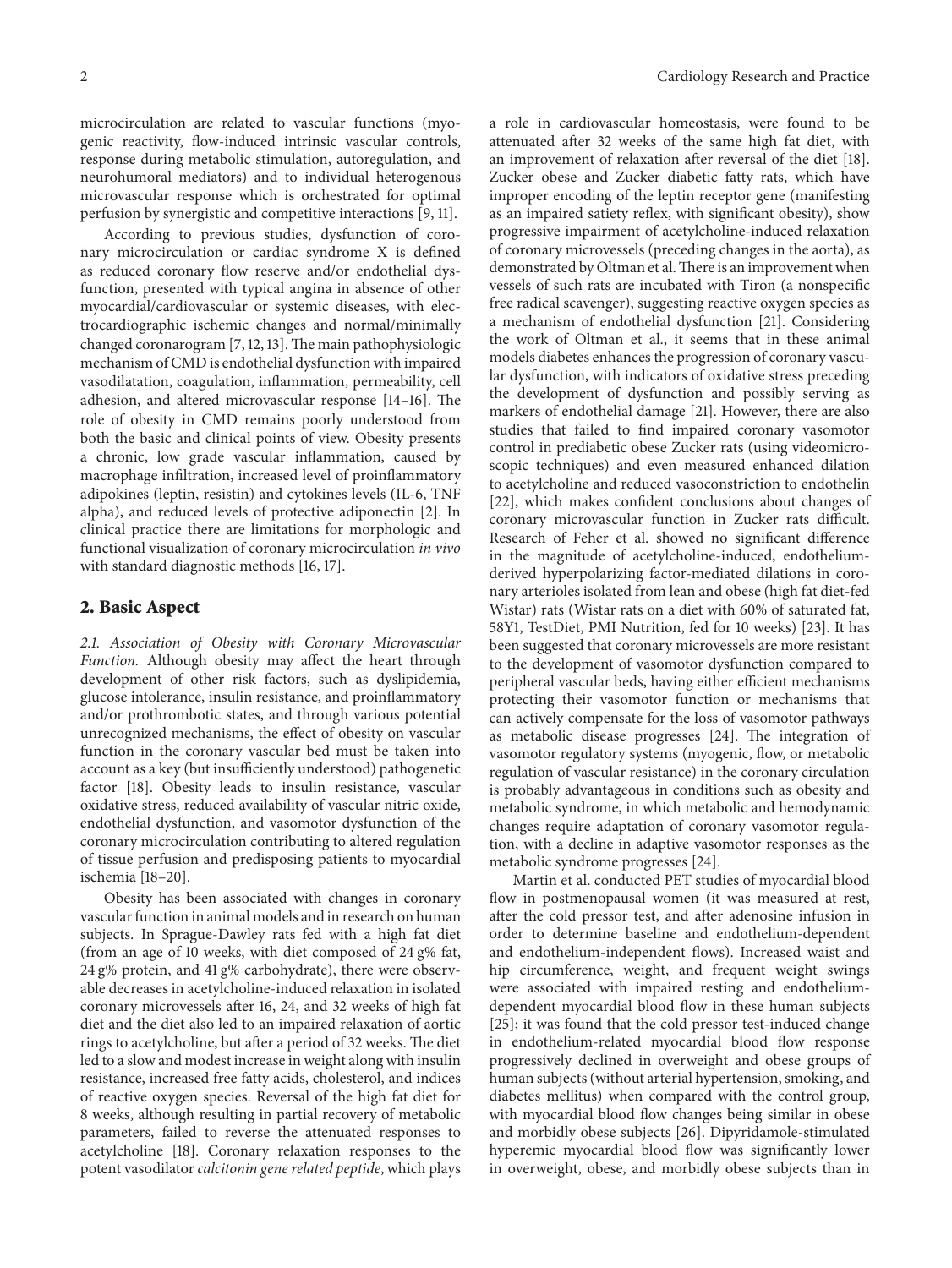human control subjects [26]. Studies on isolated pressurized coronary arterioles from patients who underwent cardiac surgery determined reduced dilations to bradykinin and the NO-donor sodium nitroprusside in obese subjects (who were normotensive). Interestingly, in subjects who were obese and hypertensive, these dilations were enhanced compared to lean individuals (and positively correlated with BMI), suggesting that simultaneous presence of obesity and hypertension activates adaptive vascular mechanisms to enhance the dilator function of coronary arterial vessels (with similar results on peripheral arterial vessels) [27]. Consequently, there are suggestions that obesity, in the presence of comorbidities, might not necessarily be associated with impaired vasodilator function of coronary microvessels but contribute to maintaining their vasodilatory capacity [24]. More investigations in this area are needed to draw final conclusions.

*2.2. Potential Mechanisms in Changes of Coronary Microvascular Function.* In addition to the increase in oxidative stress that has already been mentioned, there are a number of other mechanisms through which obesity might influence coronary microvascular function. A reduced NO-mediated dilation of coronary vessels might be connected with diminished bioavailability of NO and changes in the NO-soluble guanylate cyclase-cGMP pathway [24]. In obesity, a reduced expression of caveolin-1 leads to greater contribution of the  $Ca^{2+}$ activated potassium channels to endothelium-derived hyperpolarizing factor-mediated response, which could be important for maintained coronary dilation [23]. Chronic, low-level vascular inflammation in type 2 diabetes and obesity, with a number of proinflammatory cytokines such as IL-1 $\alpha/\beta$ , IL-6, and TNF $\alpha$ , as well as upregulation of cyclooxygenase-2 expression can affect coronary vasomotor responses [24, 28], but their specific roles in coronary vascular homeostasis in obesity are largely unclear due to scarcity of available data thus far. Since adipocytes perform important endocrine functions by secreting various cytokines, hormones, and bioactive peptides, it is not surprising that alterations in adipokine levels are implicated in the development of vascular dysfunction in obesity [24]. They can influence endothelialand smooth muscle-dependent vasoregulatory mechanisms. It has been shown that high levels of leptin attenuate dilation to acetylcholine in isolated coronary rings of healthy mongrel dogs. Leptin receptors are expressed in coronary arteries and coupled to pharmacological, nitric oxide-dependent vasodilation, with hyperleptinemia (which is present in obese individuals) causing endothelial dysfunction [24, 29]. Resistin (another adipokine) reduces endothelium-dependent dilation to bradykinin as well as endothelium-independent relaxation in response to sodium nitroprusside in porcine coronary arteries, with oxidative stress possibly playing an important role. This suggests that circulating adipokines have adverse effects on coronary vasodilator responses in obesity [24, 28, 30]. In obese human individuals, endotheliumrelated changes in myocardial blood flow (compared to control subjects) were inversely correlated with increase in endocannabinoid anandamide, but not with leptin or with CRP. On the other hand, there was a significant and

positive correlation among endothelium-related changes in myocardial blood flow and elevated leptin and CRP, respectively, in morbidly obese individuals that was not observed for endocannabinoid anandamide, suggesting a difference between obesity and morbid obesity (as different entities) in affecting coronary circulatory function [26]. Obesity has also been associated with reduced coronary microvascular density in human subjects, which may contribute to lower maximal myocardial blood flow, impaired myocardial metabolism, diastolic dysfunction, and other changes [31].

*2.3. Influence of Epicardial Adipose Tissue on Coronary Microcirculation.* Some studies have determined a potentially important link between the epicardial adipose tissue (EAT) (the visceral fat tissue between the myocardium and visceral pericardium, which also reflects visceral adiposity rather than general obesity) [32] and vascular changes in the coronary microcirculation. It was found that EAT is predictive of an impaired coronary vasodilator capacity in patients without obstructive coronary artery disease [33, 34]. Increased EAT thickness (measured by cardiac CT) is associated with impaired myocardial flow reserve [33], which can be an indicator of microvascular dysfunction. Similarly, echocardiographic measurements of epicardial fat thickness demonstrated increased epicardial fat thickness to be independently associated with impaired coronary flow reserve in metabolic syndrome patients, but it was also found to be a predictor of worse coronary flow reserve even after accounting for the presence or absence of metabolic syndrome [34]. Coronary flow reserve is a surrogate marker for microvascular function [35]. It represents the index of maximal achievable myocardial blood flow relative to resting perfusion. Consequently, it depends highly on baseline perfusion, which is dictated by metabolic demands and is additionally highly affected by hemodynamic conditions, since hyperemic perfusion is governed by heart rate and coronary driving pressure [35, 36]. Bakkum et al. recently investigated the quantitative relationship between EAT and microvascular function, as measured by hybrid  $[{}^{15}O]H_2O$  positron emission tomography (PET)/CT imaging, in patients in whom hemodynamically significant coronary artery disease was excluded [36].They performed noninvasive measurements of hyperemic coronary microvascular resistance, which might be a more reliable marker of coronary microvascular function. In this study, after adjustments for left ventricular mass and traditional risk factors, EAT volume was not significantly related to coronary microvascular function. Brinkley et al. also did not find an independent association between pericardial fat (as measured by computed tomography) and myocardial perfusion (measured by magnetic resonance imaging at rest and during adenosine-induced hyperemia) in adults without symptomatic cardiovascular disease [37]. It seems, therefore, that results in various studies are, at present, somewhat contradictory in regard to the link between EAT and microvascular function in human subjects without symptoms and obstructive coronary disease.

There is an equilibrium between the physiological roles of EAT, including biochemical, mechanical, and thermogenic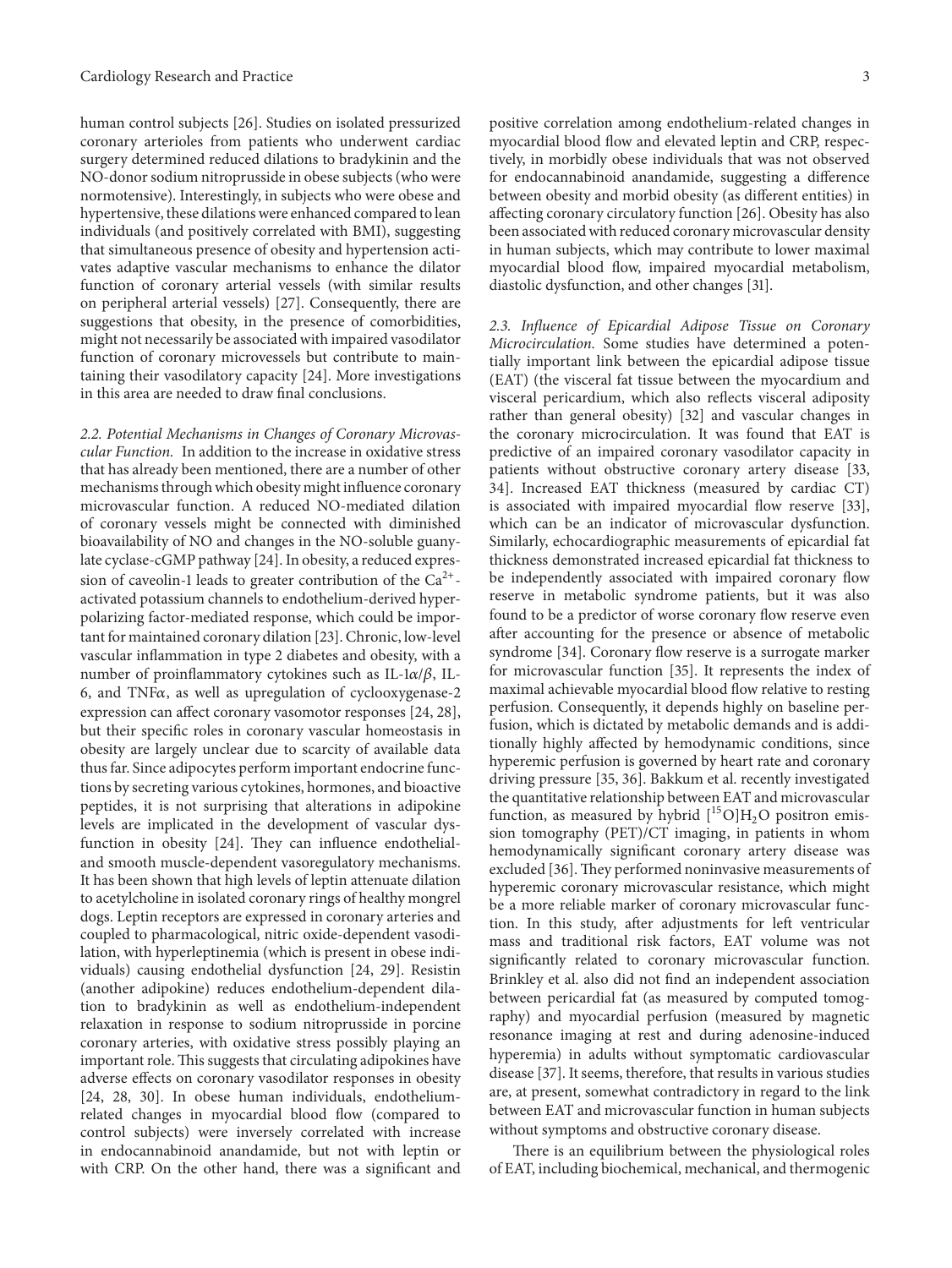cardioprotective properties, and potential pathological conditions when EAT can locally affect the heart and coronary arteries through vasocrine or paracrine secretion of proinflammatory cytokines [38]. EAT can, through cellular signaling, also induce changes in the underlying myocardium, contributing to the pathogenesis of cardiovascular disease [39]. It represents the true visceral fat depot around the heart, constituting about 20% of the total ventricular weight of the human heart while covering 80% of the heart's surface and producing various bioactive molecules [39]. A number of proinflammatory and proatherogenic adipocyte factors (including TNF- $\alpha$ , IL-6, IL-1 $\beta$ , MCP-1, PAI-1, nerve growth factor, resistin, leptin, and visfatin) from EAT have been found to participate in the various stages of atherogenesis (ranging from endothelial dysfunction to plaque destabilization and rupture) [39]. Decreased serum adiponectin levels have also been associated with impaired coronary flow reserve in female human subjects with normal epicardial coronary arteries [40].

#### **3. Clinical Aspect**

Conventional cardiometabolic risk factors such as hypertension, dyslipidemia, and diabetes mellitus type II together with visceral type of obesity make each patient's cardiometabolic risk profile unique for CAD or CMD [1, 12, 41]. All the components of the metabolic syndrome can individually impair endothelial functions [1]. The severity of the disease does not necessarily correlate with risk factors [13, 42, 43] but is progressive with ageing [1]. The open issues include the uncertainty of correlation between degree and distribution of microvessel changes with the level and number of risk factors and their duration. The risk profile of patients with CMD is similar to the patients with obstructive CAD [44] and it is unclear why some of them develop atherosclerotic epicardial CAD and the others CMD [12]. Also, the abnormality may not involve all coronary microvessels of a major coronary branch [45].

Increase in body mass requires a higher cardiac output and expanded intravascular volume for elevated metabolic changes resulting in left ventricular (LV) hypertrophy as an early adaptative mechanism. EAT volume directly correlates with LV mass which is associated with coronary microcirculatory function [37]. For cardiac adaptation in obesity, changes in coronary microcirculation that provide adequate blood flow for increased metabolic needs in obesity are crucial [14], but adaptive possibilities of microvessels are largely unknown [2] as well as the cellular mechanisms that alter myocardial perfusion, regulate arteriolar diameter, and adjust blood flow [16, 46]. Coronary microcirculation in basal myocardial condition in obese individuals is not compromised, but, with increased hemodynamic and metabolic changes, disruption can become manifest, as reported by Koller and coworkers [1]. Supporting the above is the fact that resistance of arteries increases with decrease of the diameter of arterioles in physiologic conditions, which is additionally altered in obesity [27].

Coronary anatomy and myocardial blood flow are major determinants for clinical symptoms [7]. Physiological conditions of the heart are characterized by suppression of alpha adrenergic vasoconstriction in the heart by myogenic, endothelial, or metabolic factors, as reported by Crea et al. [47].

Martin et al. showed that gender has an important impact; in postmenopausal obese woman myocardial blood flow negatively correlated with waist to hip ratio [25], but Peterson et al. showed that obese premenopausal women exhibited a higher myocardial blood flow, and there were no differences in men between lean and obese groups [48]. It is still matter of debate, whether gender truly has an impact on coronary regulation. Webb et al. reported that intracoronary infusion of testosterone may induce coronary artery dilation [49], while the ONTARGET and TRANSCEND trials reported that sex difference in cardiovascular risk showed no clear dependence on age nor that natural menopause is an associated risk factor for ischemic heart disease [50]. Although the research findings are ambiguous, it can be concluded that obesity in myocardial rest does not compromise myocardial microcirculation, but in increased needs dysfunction can be present [14]. Ageing could present additional risk factor for microvascular disease [1] where fibrosis plays an important role.

CMD can be classified according to pathophysiologic mechanisms by (a) the absence of obstructive CAD and myocardial disease, (b) the presence of myocardial diseases, (c) the presence of CAD, and (d) being caused by coronary recanalization [15]. According to Lanza, from a clinical point of view, it can be divided into (a) a stable/chronic form with good prognosis but with possible progression of symptoms, reduction in quality of life, and chronic myocardial remodeling and (b) an acute/unstable form where prognosis can be worse than previously thought with increased risk of myocardial infarction/death [2, 13]. CMD is associated with left ventricular systolic and diastolic contractile dysfunction in humans and animal models [51]. Rubinshtain reported that CMD is associated with a 2.5% annual major adverse rate event that includes death, nonfatal myocardial infarction, nonfatal stroke, and congestive heart failure [52].

According to previous reports, there are a number of diagnostic methods with possible clinical applications, but most of them do not meet all the parameters required for simple, risk-free, and objective clinical use. The functional status of the coronary microcirculation can be assessed by testing endothelium-dependent and endothelium-independent vascular responses [53]. PET permits functional status of coronary microcirculation and treatment effect [54]. Coronary flow reserve measured by transthoracic Doppler echocardiography is widely used but cannot distinguish between epicardial and microvascular resistance [16].

Treatment options of obesity related vascular dysfunction are limited; the most important is lifestyle change with aerobic activity, adequate nutrition, and weight loss, as well as not smoking [16]. A central target of pharmacotherapy is normalization of altered microvascular coronary structure and function with drugs that affect the microvascular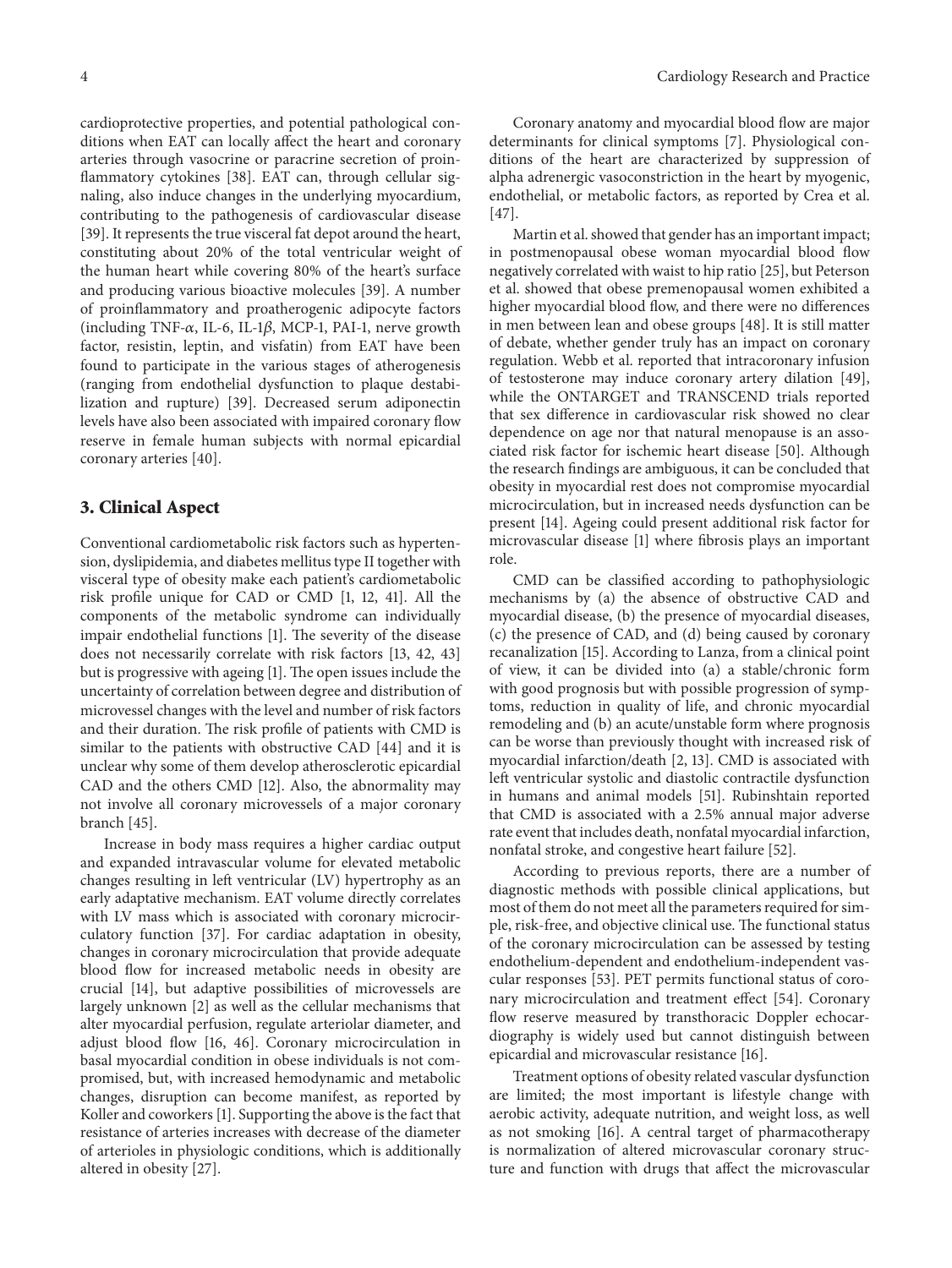

Figure 1: Obesity related coronary microvascular dysfunction algorithm.

function (ACE inhibitors, statins, metformin, xanthine oxidase inhibitor, and hormone replacement therapy), antianginal therapy (beta blockers; calcium channel blockers; and nitrates, trimetazidine, ivabradine, and ranolazine), medications, and procedures with the effect on pain receptors (xanthine derivatives, imipramine, and spinal cord stimulation) [42, 55]. Future targets for CMD (with/without obesity) treatment are cellular mechanisms that regulate release of various adipokines and cytokines from the adipose tissue [2], endothelin receptor antagonists [56], agents that increase NO [57], the stimulation of myocardial angiogenesis, and collateralization [16]. At the moment, there is no specific pharmacological agent with anti-inflammatory effect on chronic tissue inflammation which is a result of adipocytokines production [58].

#### **4. Conclusion**

Obesity is an important constituent of a whole range of risk factors for CMD, where its role is multiple: (a) it has an independent role as a pool of adipokines and cytokines with proinflammatory effects, (b) it is a part of the etiological cascade of hypertension development with volume overload and cardiomyocytes hypertrophy, and (c) it is a cause of diabetes mellitus type II development with hyperinsulinemia and insulin resistance (Figure 1). Effects of obesity on vascular reactivity, remodeling, or angiogenesis are still not fully explained, but the role of adipocytes and adipocytokines cannot be ruled out. There are certain unanswered questions, like the impact of adiposity duration, the type and degree of obesity, metabolic activity of adipose tissue, adipose tissue microcirculation, and the effect of epicardial and intramyocardial adipose tissue on coronary microcirculation. Further investigations with both basic and clinical approaches to coronary microcirculation are needed.

### **Competing Interests**

The authors declare that they have no competing interests.

#### **References**

- [1] A. Koller, M. Balasko, and Z. Bagi, "Endothelial regulation of coronary microcirculation in health and cardiometabolic diseases," *Internal and Emergency Medicine*, vol. 8, supplement 1, pp. S51–S54, 2013.
- [2] R. Bugiardini, O. Manfrini, and G. M. De Ferrari, "Unanswered questions for management of acute coronary syndrome: risk stratification of patients with minimal disease or normal findings on coronary angiography," *Archives of Internal Medicine*, vol. 166, no. 13, pp. 1391–1395, 2006.
- [3] C. Marciano, M. Galderisi, P. Gargiulo et al., "Effects of type 2 diabetes mellitus on coronary microvascular function and myocardial perfusion in patients without obstructive coronary artery disease," *European Journal of Nuclear Medicine and Molecular Imaging*, vol. 39, no. 7, pp. 1199–1206, 2012.
- [4] V. Sucato, S. Evola, A. Quagliana et al., "Comparison of coronary artery flow impairment in diabetic and ipertensive patients with stable microvascular angina," *European Review for Medical and Pharmacological Sciences*, vol. 18, no. 23, pp. 3687–3689, 2014.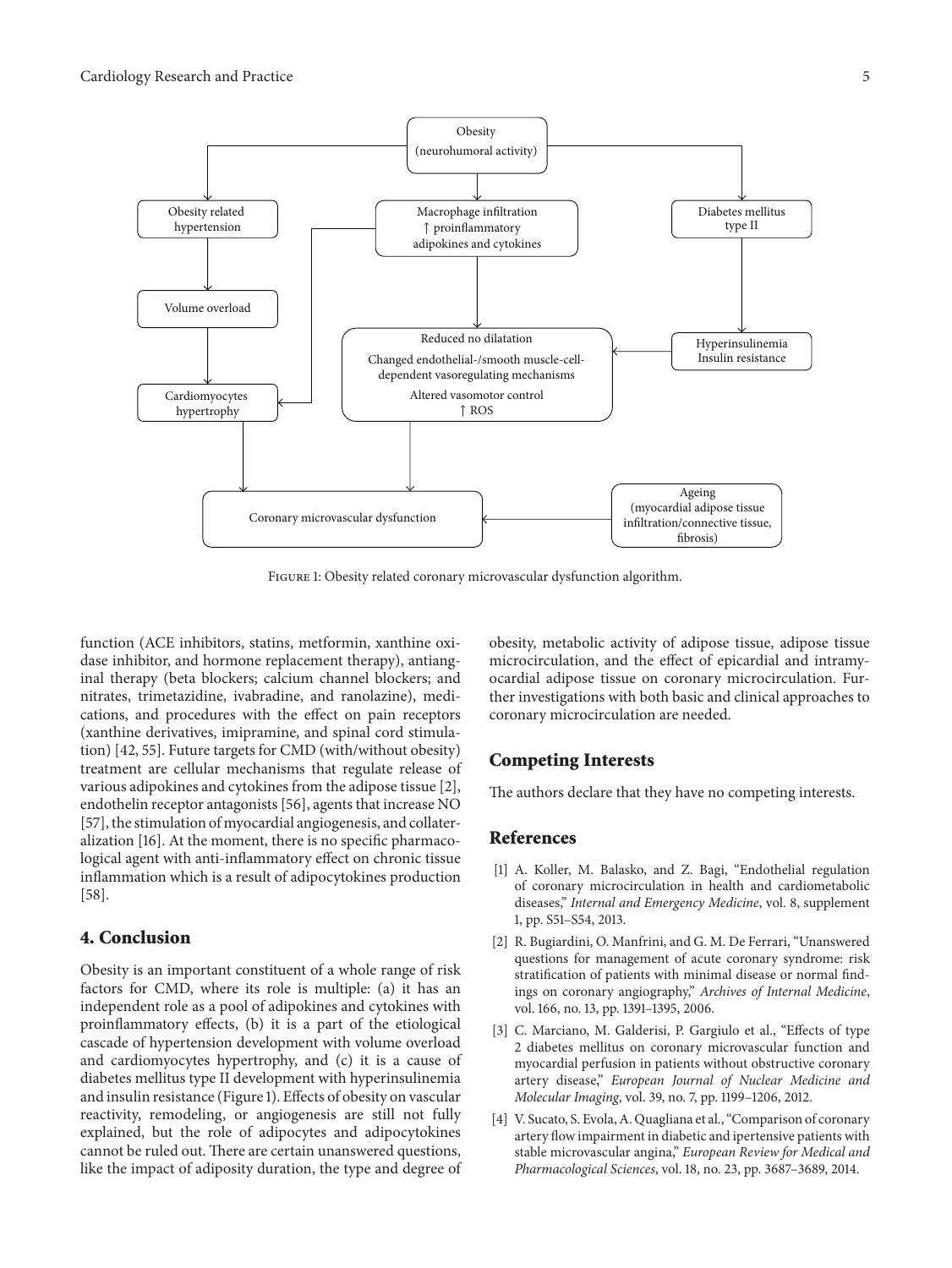- [5] P. Ong, R. Sivanathan, G. Borgulya et al., "Obesity, inflammation and brachial artery flow-mediated dilatation: therapeutic targets in patients with microvascular angina (Cardiac Syndrome X)," *Cardiovascular Drugs and Therapy*, vol. 26, no. 3, pp. 239–244, 2012.
- [6] R. L. Leibel, M. Rosenbaum, and J. Hirsch, "Changes in energy expenditure resulting from altered body weight," *New England Journal of Medicine*, vol. 332, no. 10, pp. 621–628, 1995.
- [7] C. Dal Lin, F. Tona, and E. Osto, "Coronary microvascular function and beyond: the crosstalk between hormones, cytokines, and neurotransmitters," *International Journal of Endocrinology*, vol. 2015, Article ID 312848, 17 pages, 2015.
- [8] University of Minnesota, Atlas of human cardiac anatomy, http://www.vhlab.umn.edu/atlas/.
- [9] A. R. Pries and B. Reglin, "Coronary microcirculatory pathophysiology: can we afford it to remain a black box?" *European Heart Journal*, Article ID ehv760, 2016.
- [10] T. Matsumoto and F. Kajiya, "Coronary microcirculation: physiology and mechanics," *Fluid Dynamics Research*, vol. 37, no. 1-2, pp. 60–81, 2005.
- [11] T. Komaru, H. Kanatsuka, and K. Shirato, "Coronary microcirculation: physiology and pharmacology," *Pharmacology and Therapeutics*, vol. 86, no. 3, pp. 217–261, 2000.
- [12] G. Novo, "Coronary microvascular dysfunction: an update," e-*Journal of the ESC Council for Cardiology Practice*, vol. 13, article 5, 2014.
- [13] G. A. Lanza and F. Crea, "Primary coronary microvascular dysfunction: clinical presentation, pathophysiology, and management," *Circulation*, vol. 121, no. 21, pp. 2317–2325, 2010.
- [14] Z. Bagi, A. Feher, and J. Cassuto, "Microvascular responsiveness in obesity: implications for therapeutic intervention," *British Journal of Pharmacology*, vol. 165, no. 3, pp. 544–560, 2012.
- [15] P. G. Camici and F. Crea, "Coronary microvascular dysfunction," *The New England Journal of Medicine*, vol. 356, no. 8, pp. 830–840, 2007.
- [16] A. R. Pries, L. Badimon, R. Bugiardini et al., "Coronary vascular regulation, remodelling, and collateralization: mechanisms and clinical implications on behalf of the working group on coronary pathophysiology and microcirculation," *European Heart Journal*, vol. 36, no. 45, pp. 3134–3146, 2015.
- [17] I. Drenjančević, A. Koller, K. Selthofer-Relatić, I. Grizelj, and A. Čavka, "Assessment of coronary hemodynamics and vascular function," *Progress in Cardiovascular Diseases*, vol. 57, no. 5, pp. 423–430, 2015.
- [18] T. L. Kleinschmidt and C. L. Oltman, "Progression and reversal of coronary and mesenteric vascular dysfunction associated with obesity," *Obesity*, vol. 22, no. 10, pp. 2193–2200, 2014.
- [19] A. E. Caballero, "Endothelial dysfunction in obesity and insulin resistance: a road to diabetes and heart disease," *Obesity Research*, vol. 11, no. 11, pp. 1278–1289, 2003.
- [20] V. Schächinger, M. B. Britten, and A. M. Zeiher, "Prognostic impact of coronary vasodilator dysfunction on adverse long term outcome of coronary heart disease," *Circulation*, vol. 101, no. 16, pp. 1899–1906, 2000.
- [21] C. L. Oltman, L. L. Richou, E. P. Davidson, L. J. Coppey, D. D. Lund, and M. A. Yorek, "Progression of coronary and mesenteric vascular dysfunction in Zucker obese and Zucker diabetic fatty rats," *American Journal of Physiology—Heart and Circulatory Physiology*, vol. 291, no. 4, pp. H1780–H1787, 2006.
- [22] R. Prakash, J. Mintz, and D. W. Stepp, "Impact of obesity on coronary microvascular function in the Zucker rat," *Microcirculation*, vol. 13, no. 5, pp. 389–396, 2006.
- [23] A. Feher, I. Rutkai, T. Beleznai et al., "Caveolin-1 limits the contribution of BK(Ca) channel to EDHF-mediated arteriolar dilation: implications in diet-induced obesity," *Cardiovascular Research*, vol. 87, no. 4, pp. 732–739, 2010.
- [24] Z. Bagi, "Mechanisms of coronary microvascular adaptation to obesity," *American Journal of Physiology—Regulatory Integrative and Comparative Physiology*, vol. 297, no. 3, pp. R556–R567, 2009.
- [25] J. W. Martin, K. Briesmiester, A. Bargardi, O. Muzik, L. Mosca, and C. S. Duvernoy, "Weight changes and obesity predict impaired resting and endothelium-dependent myocardial blood flow in postmenopausal women," *Clinical Cardiology*, vol. 28, no. 1, pp. 13–18, 2005.
- [26] A. Quercioli, Z. Pataky, F. Montecucco et al., "Coronary vasomotor control in obesity and morbid obesity: contrasting flow responses with endocannabinoids, leptin, and inflammation," *JACC: Cardiovascular Imaging*, vol. 5, no. 8, pp. 805–815, 2012.
- [27] T. Fulop, E. Jebelovszki, N. Erdei et al., "Adaptation of vasomotor function of human coronary arterioles to the simultaneous presence of obesity and hypertension," *Arteriosclerosis, Thrombosis, and Vascular Biology*, vol. 27, no. 11, pp. 2348–2354, 2007.
- [28] Z. Bagi, Z. Broskova, and A. Feher, "Obesity and coronary microvascular disease-implications for adipose tissue-mediated remote inflammatory response," *Current Vascular Pharmacology*, vol. 12, no. 3, pp. 453–461, 2014.
- [29] J. D. Knudson, Ü. D. Dincer, C. Zhang et al., "Leptin receptors are expressed in coronary arteries, and hyperleptinemia causes significant coronary endothelial dysfunction,"*American Journal of Physiology—Heart and Circulatory Physiology*, vol. 289, no. 1, pp. H48–H56, 2005.
- [30] P. Kougias, H. Chai, P. H. Lin, A. B. Lumsden, Q. Yao, and C. Chen, "Adipocyte-derived cytokine resistin causes endothelial dysfunction of porcine coronary arteries," *Journal of Vascular Surgery*, vol. 41, no. 4, pp. 691–698, 2005.
- [31] D. J. Campbell, J. B. Somaratne, D. L. Prior et al., "Obesity is associated with lower coronary microvascular density," *PLoS ONE*, vol. 8, no. 11, Article ID e81798, 2013.
- [32] G. Iacobellis and H. J. Willens, "Echocardiographic epicardial fat: a review of research and clinical applications," *Journal of the American Society of Echocardiography*, vol. 22, no. 12, pp. 1311– 1319, 2009.
- [33] M. S. Alam, R. Green, R. de Kemp, R. S. Beanlands, and B. J. W. Chow, "Epicardial adipose tissue thickness as a predictor of impaired microvascular function in patients with non-obstructive coronary artery disease," *Journal of Nuclear Cardiology*, vol. 20, no. 5, pp. 804–812, 2013.
- [34] D. Tok, K. Çağli, I. Kadife et al., "Impaired coronary flow reserve is associated with increased echocardiographic epicardial fat thickness in metabolic syndrome patients," *Coronary Artery Disease*, vol. 24, no. 3, pp. 191–195, 2013.
- [35] P. Knaapen, P. G. Camici, K. M. Marques et al., "Coronary microvascular resistance: methods for its quantification in humans," *Basic Research in Cardiology*, vol. 104, no. 5, pp. 485– 498, 2009.
- [36] M. J. Bakkum, I. Danad, M. A. J. Romijn et al., "The impact of obesity on the relationship between epicardial adipose tissue, left ventricular mass and coronary microvascular function," *European Journal of Nuclear Medicine and Molecular Imaging*, vol. 42, no. 10, pp. 1562–1573, 2015.
- [37] T. E. Brinkley, M. Jerosch-Herold, A. R. Folsom et al., "Pericardial fat and myocardial perfusion in asymptomatic adults from